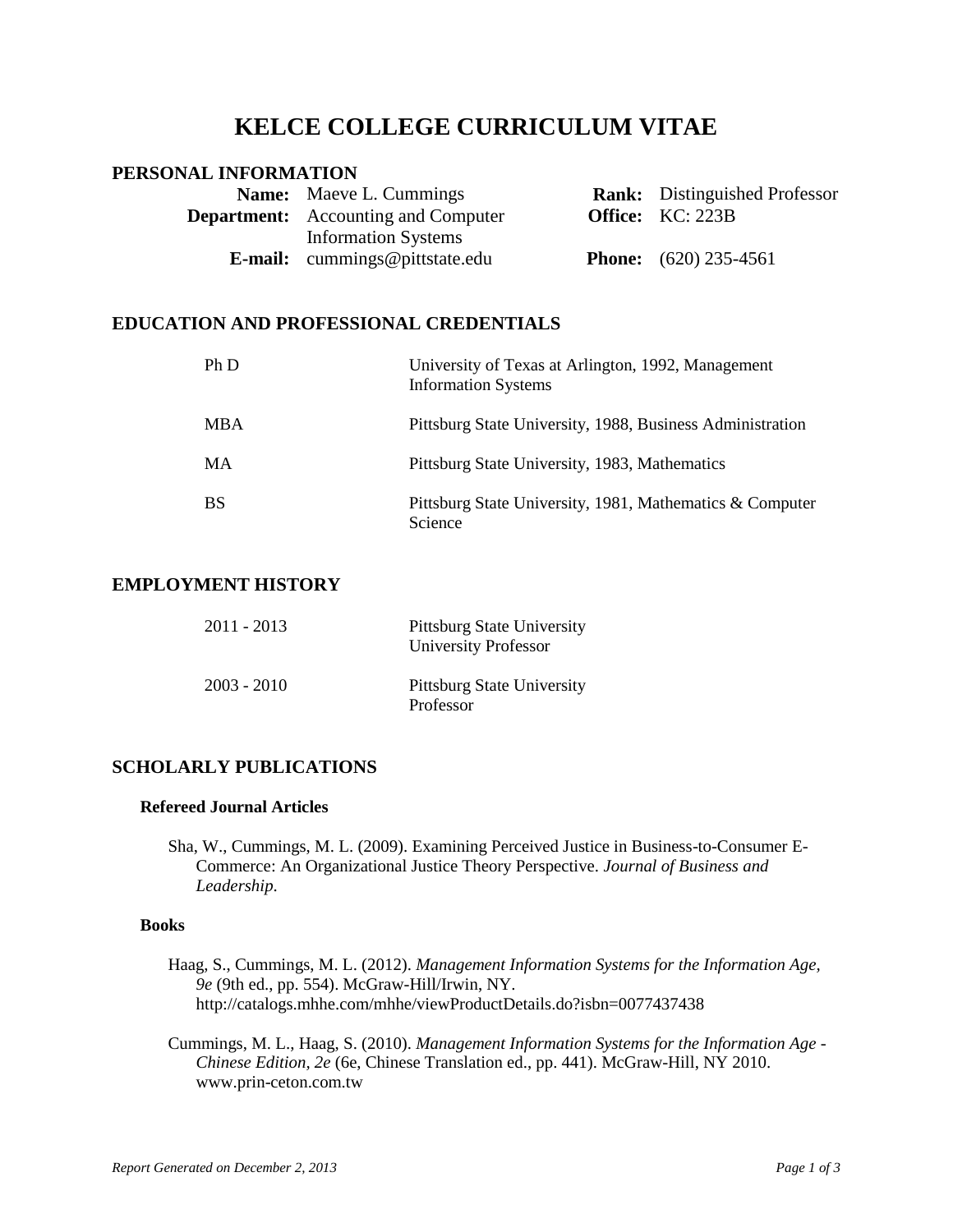- Haag, S., Cummings, M. L. (2010). *Management Information Systems for the Information Age, 6e, Chinese Edition* (7e ed., pp. 406). NY, New York: McGraw-Hill / Irwin. http://mhhe.com/haag
- Haag, S., Cummings, M. L. (2010). *Management Information Systems for the Information Age, 8e* (8e ed., pp. 555). NY, New York: McGraw-Hill, NY 2010. catakigs.mhhe/com/haag
- Haag, S., Cummings, M. L., Pilcher, A., Riordan, R. (2009). *Management Information System for the Information Age, 4e, Canadian Edition* (4e ed.). NY, New York: McGraw-Hill Ryerson.
- Haag, S., Cummings, M. L. (2008). *Information Systems Essentials, 2e* (2e ed., pp. 490). NY, New York: McGraw-Hill/Irwin, NY 2008. http://mhhe.com/haag

#### **Book Chapters**

Haag, S., Cummings, M. L. *Chapters from MIS for the Information Age in more than three dozen custom textbooks*. NY, New York: McGraw-Hill Create.

# **COURSES TAUGHT**

#### **Pittsburg State University**

CIS 130, COMPUTER INFORMATION SYSTEMS, 3 courses. CIS 230, 'VISUAL BASIC PROGRAMMING', 4 courses. CIS 420, 'MANAGEMENT INFORMATION SYSTEMS', 4 courses. CSIS 130, COMPUTER INFORMATION SYSTEMS, 9 courses. CSIS 230, VISUAL BASIC PROGRAMMING, 3 courses. CSIS 420, MANAGEMENT INFORMATION SYSTEMS, 9 courses. MGMKT 550, INTERNET MARKETING, 1 course.

## **FACULTY/TEACHING DEVELOPMENT ACTIVITIES**

#### **Conference Attendance**

Conference Attendance, "Institute of Management Accountants Regional Meeting," Pittsburg State University, Pittsburg, KS. (April 2008).

# **PROFESSIONAL ACTIVITIES**

Association of Certified Fraud Examiners. Association of Computing Machinery. Association of Information Systems. Decision Sciences Institute. International Resource Management Association. Kappa Mu Epsilon. Phi Kappa Phi.